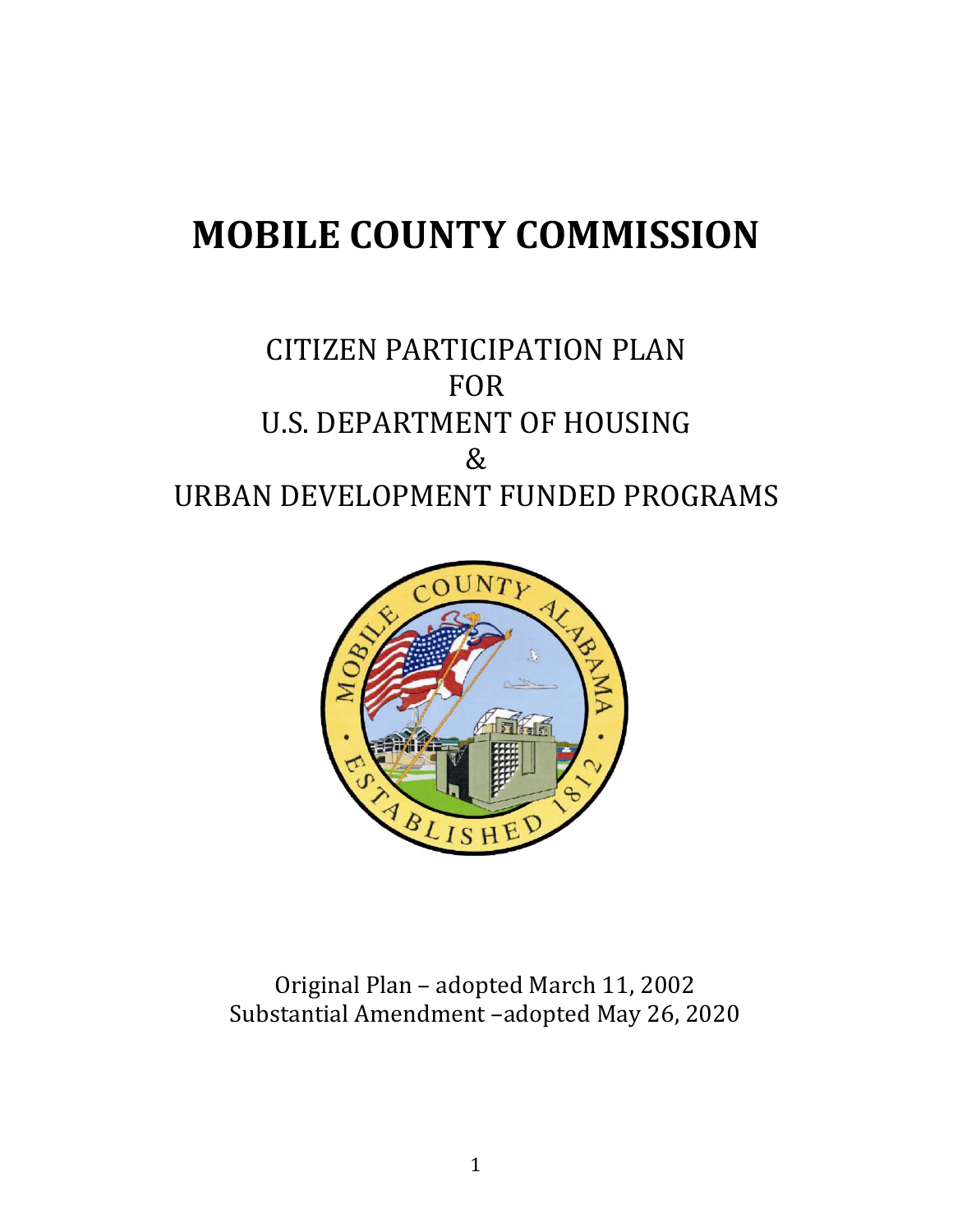## CITIZEN PARTICIPATION PLAN

## TABLE OF CONTENTS

### **Contents**

| SECTION 1 - INTRODUCTION TO CITIZEN PARTICIPATION PLAN (CPP) &     |  |
|--------------------------------------------------------------------|--|
|                                                                    |  |
|                                                                    |  |
|                                                                    |  |
|                                                                    |  |
|                                                                    |  |
|                                                                    |  |
|                                                                    |  |
|                                                                    |  |
| SECTION 7 - PROCEDURES FOR COMMENTS, OBJECTIONS, AND COMPLAINTS 14 |  |
| SECTION 8 - SECTION 504, REHABILITATION ACT OF 1973, AS AMENDED,   |  |
|                                                                    |  |
| SECTION 9 - AMENDMENTS TO THE CITIZEN PARTICIPATION PLAN 16        |  |
|                                                                    |  |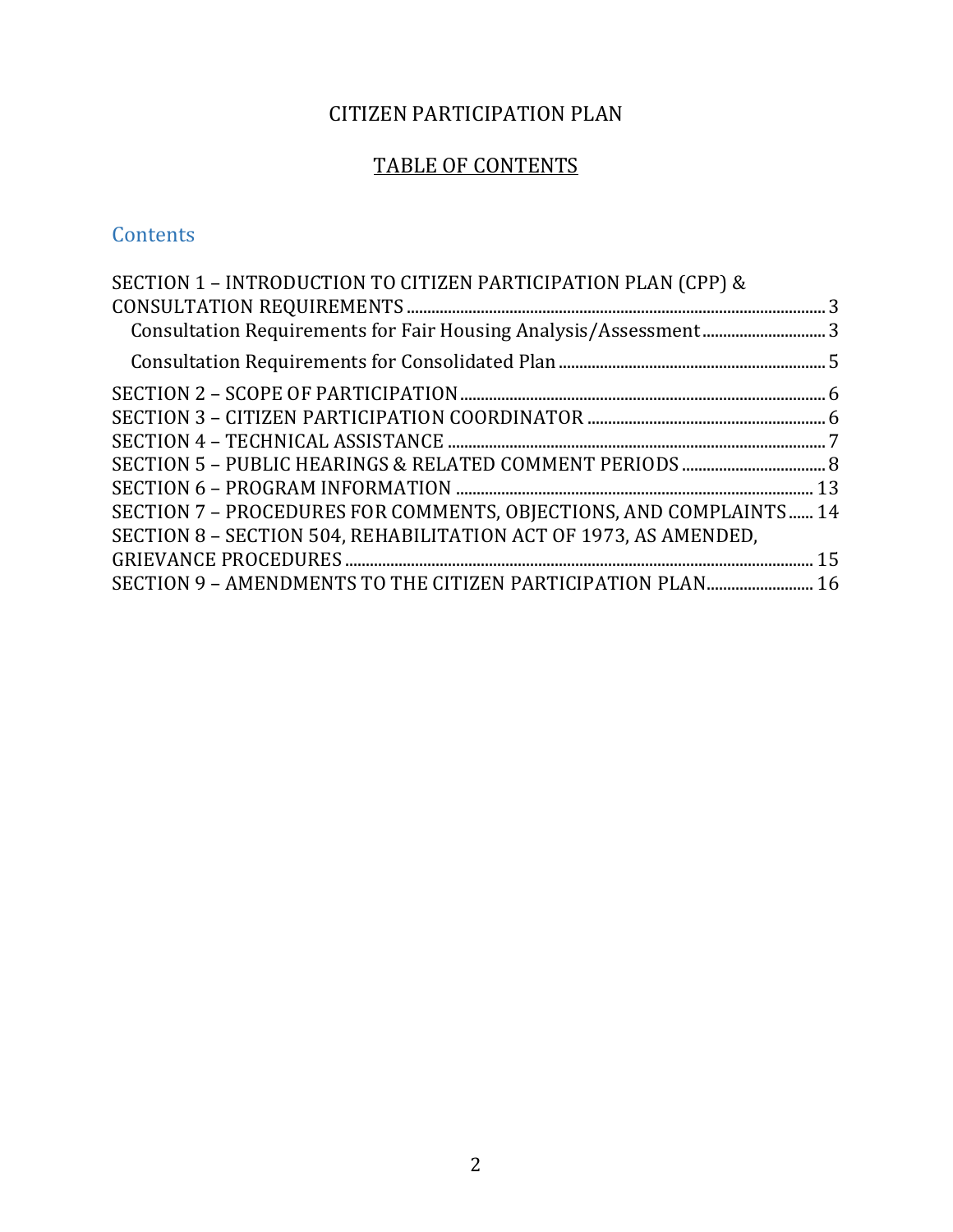## <span id="page-2-0"></span>**SECTION 1 – INTRODUCTION TO CITIZEN PARTICIPATION PLAN (CPP) & CONSULTATION REQUIREMENTS**

The Mobile County Commission has designed this Citizen Participation Plan to provide for and encourage citizen participation in all of its programs, as funded by the U.S. Department of Housing and Urban Development (HUD), including special allocations, HUD funding that is provided through the State of Alabama, and other programs as may be identified in the future. This Plan supersedes all other Citizen Participation Plans which have been previously adopted by the County Commission.

The primary goal of this Citizen Participation Plan is to provide all citizens of the Urban County<sup>1</sup> (currently includes nine incorporated municipalities of Bayou La Batre, Chickasaw, Citronelle, Creola, Mount Vernon, Prichard, Saraland, Satsuma, and Semmes and all of unincorporated Mobile County, Alabama) with adequate opportunity to participate in an advisory role in the planning, development, implementation, and assessment of the County's HUD funded program(s). The Plan sets forth policies and procedures for citizen participation which are designed to maximize the opportunity for citizen participation throughout the various stages, steps, and processes involved with HUD program funding, and other decision/policy making processes that the County may so identify.

#### <span id="page-2-1"></span>*Consultation Requirements for Fair Housing Analysis/Assessment*

In accordance with 24 CFR 91.105(a) as well as those noted in the following section entitled *Consultation Requirements for Consolidated Plan*, the County will encourage citizens to participate in the development of its Fair Housing Analysis/Assessment2, any revisions to the Fair Housing Analysis/Assessment, the Consolidated/Action Plan, any substantial amendment to the Consolidated/Action Plan, and the performance report. The County will encourage participation by low- to moderate-income persons, particularly those persons living in areas designated as a revitalization area or a slum and blighted area and in areas where HUD funds are proposed to be used, and by residents of predominantly low- to moderate-income neighborhoods (including elected government officials as well as non-governmental organizations who represent and/or serve such persons and/or areas). The County will take appropriate actions to encourage the participation of all its citizens, including minorities; non-English speaking persons and/or limited-English proficient persons, as provided in the County's Four-Factor Analysis and Language Access Plan

<sup>1</sup> Subject to change, particularly if new incorporations are formed.

<sup>&</sup>lt;sup>2</sup> The reference to the Fair Housing Analysis/Assessment includes the Analysis of Impediments to Fair Housing Choice as well as certifications and efforts related to Affirmatively Furthering Fair Housing.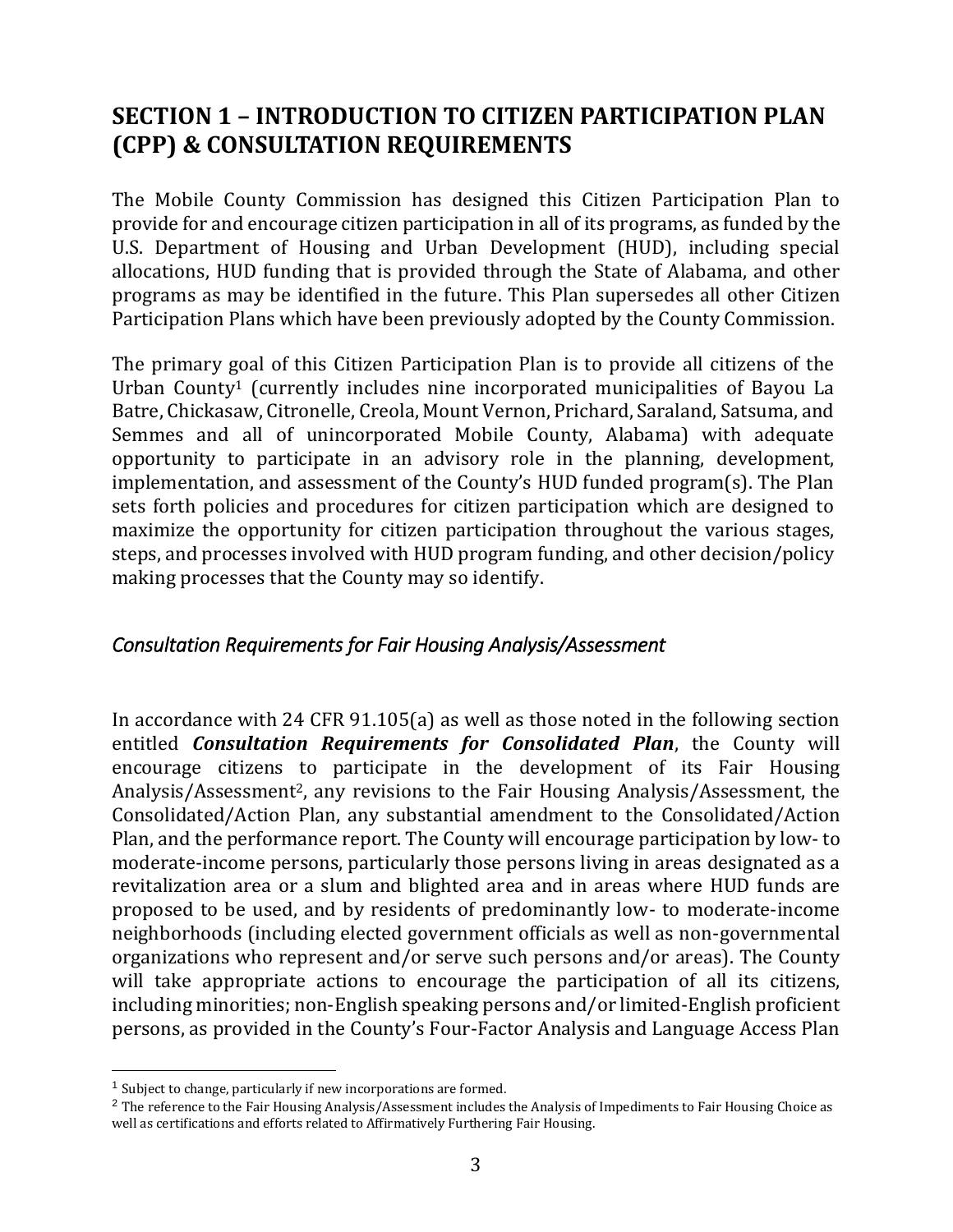for Limited English Proficiency Persons<sup>3</sup> (adopted as revised on  $10/9/18$ ); as well as persons with disabilities.

The County shall encourage the participation of local and regional institutions, Continuums of Care, and other organizations (including businesses, developers, nonprofit organizations, philanthropic organizations, and community-based and faith-based organizations) in the process of developing and implementing its Fair Housing Analysis/Assessment and the Consolidated Plan. The County shall encourage the participation of public and private organizations. The County shall also include broadband internet service providers; organizations engaged in narrowing the digital divide; agencies whose primary responsibilities include the management of flood prone areas, public land, or water resources; and emergency management agencies in the process of developing the Consolidated Plan.

The County shall encourage, in conjunction with consultation with public housing agencies (PHA), the participation of residents of public and assisted housing developments (including any resident advisory boards, resident councils, and resident management corporations) in the process of developing and implementing the Fair Housing Analysis/Assessment and the Consolidated Plan, along with other low-income residents of targeted revitalization areas in which the developments are located. The County shall make an effort to provide information to the PHA about its Fair Housing Analysis/Assessment and Consolidated Plan activities related to its developments and surrounding communities so that the PHA can make this information available at the annual public hearing(s) required for the PHA Plan.

With respect to 24 CFR 91.100 (e), the Fair Housing Analysis/Assessment, the County shall consult with community-based and regionally-based organizations that represent protected class members, and organizations that enforce fair housing laws, such as state or local fair housing enforcement agencies (including participants in the Fair Housing Assistance Program), fair housing organizations and other nonprofit organizations that receive funding under the Fair Housing Initiative Program (FHIP), and other public and private fair housing service agencies, to the extent that such entities operate within the County. This consultation must occur at various points during the planning process with any organizations that have relevant knowledge or data to inform the certification to affirmatively further fair housing and that are sufficiently independent and representative to provide meaningful feedback to a jurisdiction on the Consolidated Plan and its implementation.

<sup>&</sup>lt;sup>3</sup> The Four-Factor Analysis and Language Access Plan for Limited English Proficiency Persons identifies Spanish/Spanish Creole as the only language that does not meet the HUD safe harbor threshold. Accordingly, the County has committed to provide written translation of vital information only in Spanish/Spanish Creole. Public notices are identified as "vital" and must include a written statement in Spanish/Spanish Creole indicating that translation services will be provided upon request, when the Citizen Participation Coordinator has been given sufficient advance notice.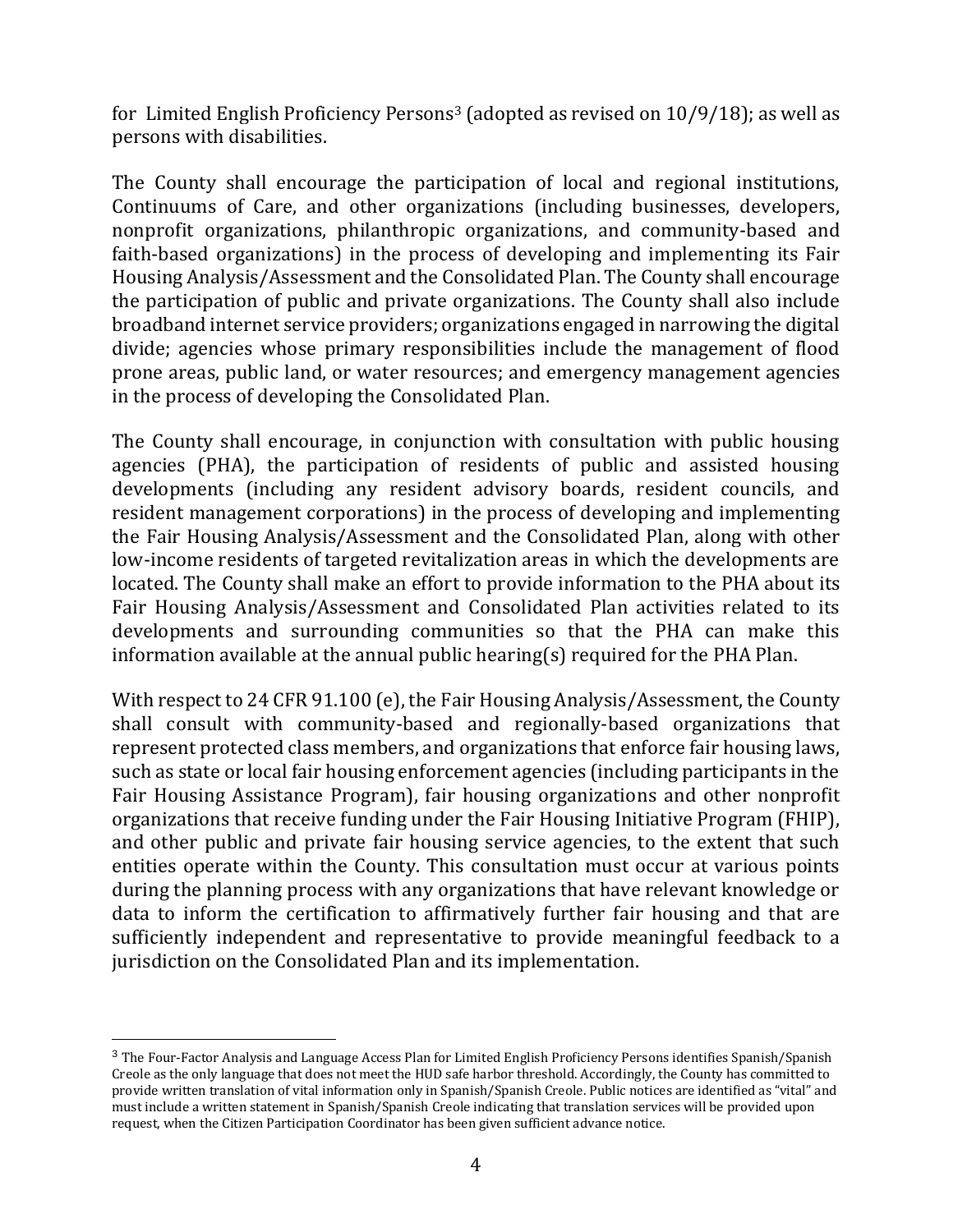In addition to the consultations noted above, the County will explore alternative public involvement techniques and quantitative ways to measure efforts that encourage citizen participation in a shared vision for change in communities and neighborhoods, and the review of program performance.

#### <span id="page-4-0"></span>*Consultation Requirements for Consolidated Plan*

Further expounding on the Consolidated Plan requirements noted in the preceding section entitled *Consultation Requirements for Fair Housing Analysis/Assessment* and in accordance with 24 CFR 91.1004, the County shall consult with other public and private agencies that provide assisted housing, health services, and social services (including those focusing on services to children, elderly persons, persons with disabilities, persons with HIV/AIDS and their families, and homeless persons), community-based and regionally-based organizations that represent protected class members, and organizations that enforce fair housing laws.

When preparing the portions of the Consolidated Plan describing the County's homelessness strategy and the resources available to address the needs of homeless persons (particularly chronically homeless individuals and families, families with children, veterans and their families, and unaccompanied youth) and persons at risk of homelessness, the jurisdiction must consult with (i) the Continuum(s) of Care that serves the County, (ii) public and private agencies that address housing, health, social service, victim services, employment, or education needs of low-income individuals and families; homeless individuals and families, including homeless veterans; youth; and/or other persons with special needs, (iii) publicly funded institutions and systems of care that may discharge persons into homelessness (such as health-care facilities, mental health facilities, foster care and other youth facilities, and corrections programs and institutions), and (iv) business and civic leaders.

When preparing the portion of its Consolidated Plan concerning lead-based paint hazards, the County shall consult with state or local health and child welfare agencies and examine existing data related to lead-based paint hazards and poisonings, including health department data regarding housing in which children have been identified as lead-poisoned.

When preparing the description of priority non-housing community development needs, the County must notify adjacent units of general local government, to the extent practicable.

The County also should consult with adjacent units of general local government and local and regional government agencies, including local government agencies with

<sup>4</sup> Pursuant to HUD's proposed rule for Affirmatively Furthering Fair Housing, as published January 14, 2020, the County has attempted to incorporate proposed changes, with the intent of further revising this Plan, if required, upon issuance of the final rule.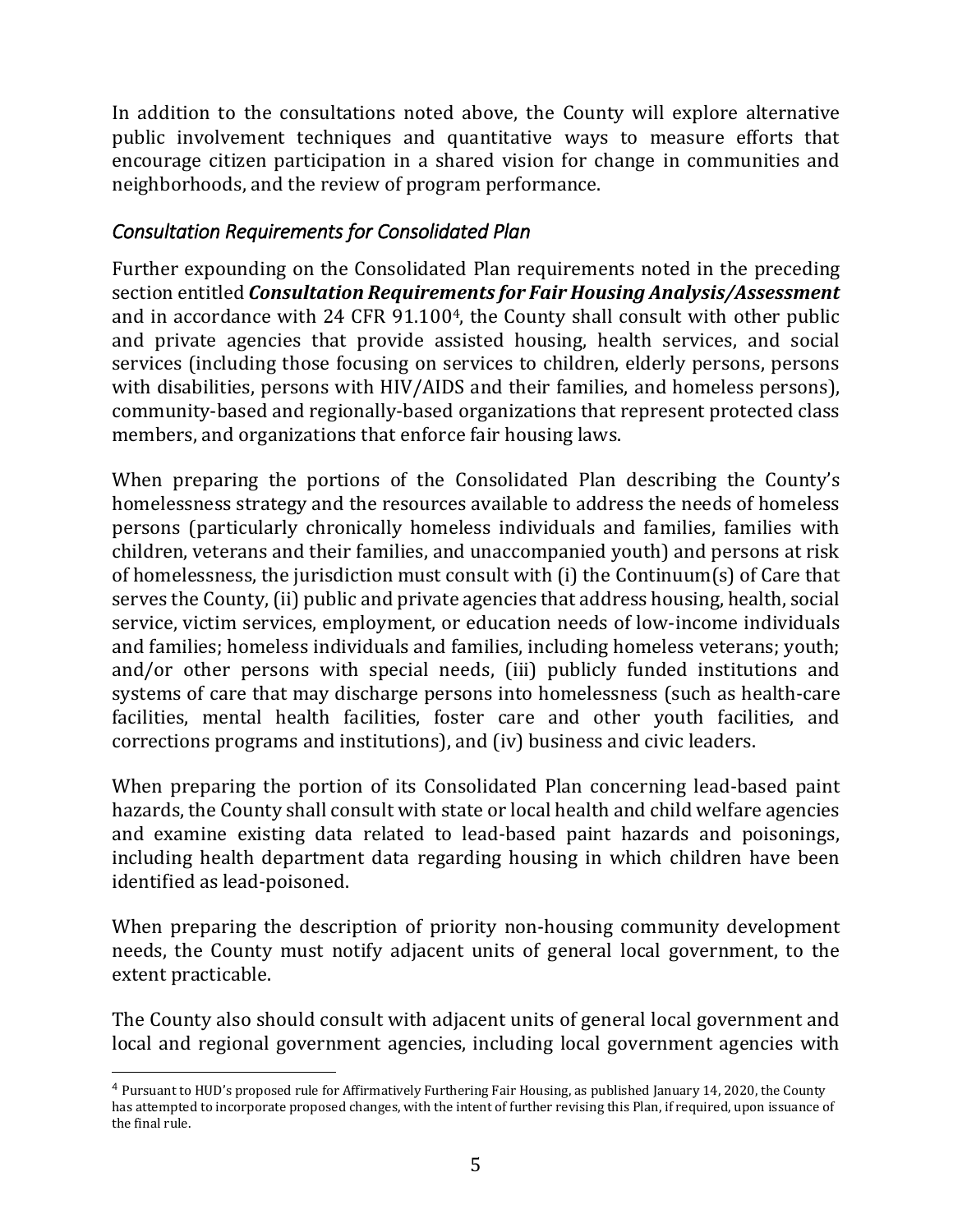metropolitan-wide planning and transportation responsibilities, particularly for problems and solutions that go beyond a single jurisdiction.

The County shall also consult with local PHAs operating in the jurisdiction regarding consideration of public housing needs, planned programs and activities, strategies for affirmatively furthering fair housing, and proposed actions to affirmatively further fair housing in the Consolidated Plan.

Should the County receive an ESG (Emergency Solutions Grant), the Continuum of Care must be consulted in determining how to allocate funds for eligible activities; in developing the performance standards for, and evaluating the outcomes of, projects and activities assisted by ESG funds; and in developing funding, policies, and procedures for the operation and administration of the HMIS (Homeless Management Information System).

## <span id="page-5-0"></span>**SECTION 2 – SCOPE OF PARTICIPATION**

 $\overline{a}$ 

Mobile County will make a reasonable effort to provide for citizen participation throughout the planning, development, implementation, and assessment of all of its HUD funded program(s).

Citizens and others identified herein are encouraged to participate in all phases of HUD funded program(s) and will be provided access to HUD data as well program information to include requirements for the development of the Fair Housing Analysis/Assessment and Consolidated Plan as required by 24 CFR 91.105(b)<sup>5</sup> through the County's public notification and public hearing process.6 While all citizen comments and related input will be considered, the Mobile County Commission assumes final responsibility and authority for the planning, development, implementation, and assessment of all HUD funded program(s).

## <span id="page-5-1"></span>**SECTION 3 – CITIZEN PARTICIPATION COORDINATOR**

The Director of Grants Management (or designee) shall serve as the Citizen Participation Coordinator for all matters related to the Citizen Participation Plan. The Coordinator shall be responsible for overseeing all aspects of citizen participation, except those which may be specifically delegated to other parties by the Plan.

<sup>5</sup> Mobile County will make HUD-provided data and other supplemental information required by 24 CFR 91.105(b) available as part of its citizen participation efforts to be used in planning and decision making. Prior to adoption of the Consolidated Plan, the County will make available the amount of assistance the County expects to receive (including grant funds and program income) and the range of activities that may be undertaken, including the estimated amount that will benefit persons of low- to moderate-income.

 $6$  Release of information will be subject to both the Privacy Act of 1974, as amended, and redaction of any personally identifiable information, if applicable.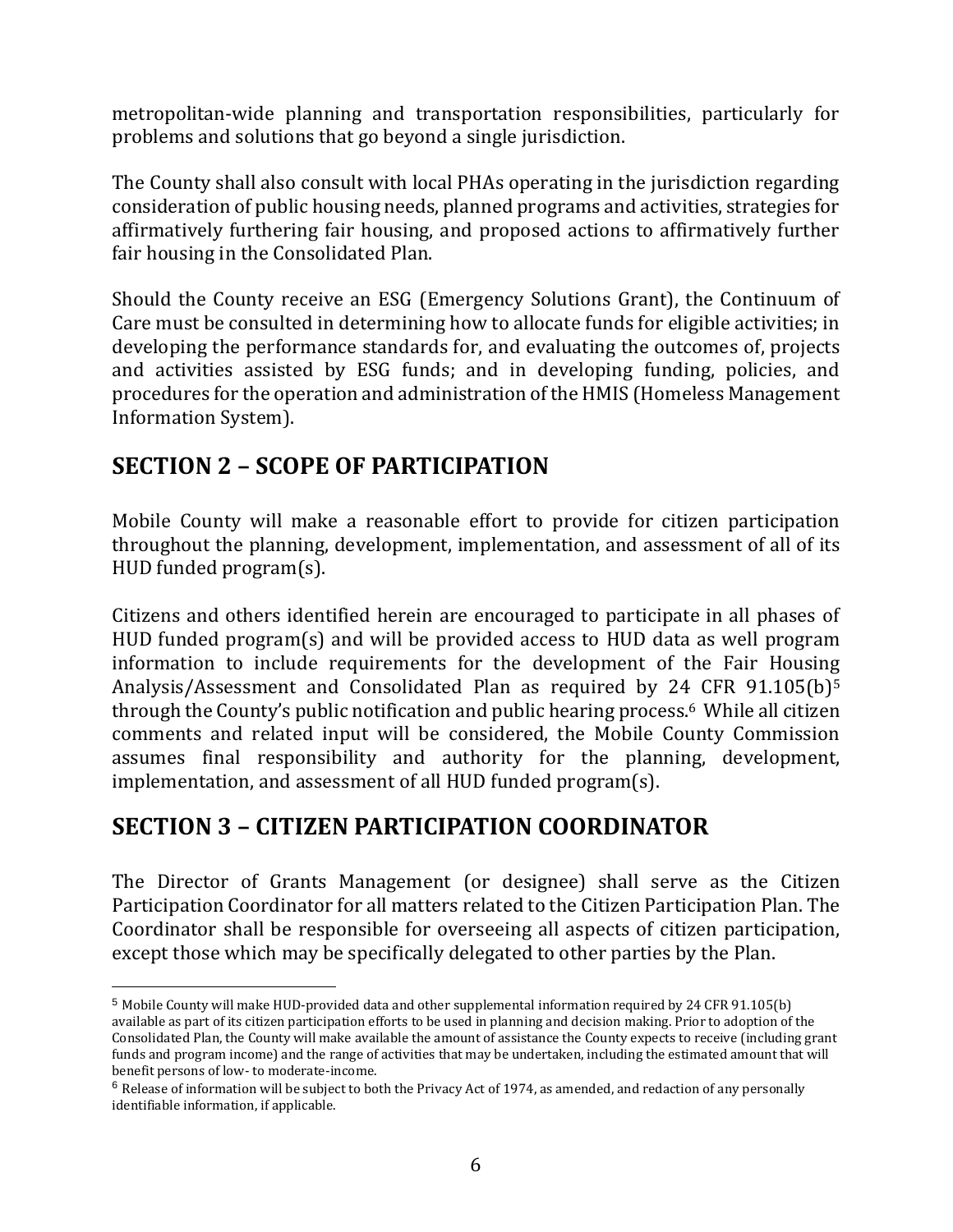The specific duties and responsibilities of the Citizen Participation Coordinator shall include, but not necessarily be limited to: issuance of public notifications; dissemination of information concerning proposed projects and the status of current project activities; coordinating various groups which may be participating in the process; receiving written comments; serving as a vehicle by which ideas, comments, and proposals from local citizens and others identified herein may be transmitted to local officials and/or program staff; and monitoring the citizen participation process while proposing such amendments to the Citizen Participation Plan as may be necessary.

The Citizen Participation Coordinator may be contacted through the Mobile County Grants Department during regular business hours. Contact information is provided at [https://www.mobilecountyal.gov/departments/grants](https://www.mobilecountyal.gov/departments/grants/) or staff can be reached at Mobile Government Plaza, South Tower, 8th Floor, 205 Government Street 36644. All questions concerning citizen participation should be addressed to the Citizen Participation Coordinator.

## <span id="page-6-0"></span>**SECTION 4 – TECHNICAL ASSISTANCE**

Consistent with 24 CFR 91.105(i), the Mobile County Grants Department shall provide technical assistance to individual citizens and groups (especially those representative of low- to moderate-income persons), as well as other interested parties as may be required to adequately provide for citizen participation in the planning, development, implementation, and assessment of HUD funded programs.

Such technical assistance is intended to increase citizen participation in the decision making process and to ensure that such participation is meaningful. Technical assistance shall also be utilized to foster public understanding of HUD program requirements.

Technical assistance shall be provided on request and may include, but not necessarily be limited to: interpreting HUD funded grant programs, their rules, regulations, procedures and/or requirements; providing information and/or materials concerning these programs; and assisting low- to moderate-income citizens and others as identified herein to develop statements of views, identify their needs, and to develop activities and proposals for projects which, when implemented, will address those needs. Technical assistance may be obtained by contacting the Citizen Participation Coordinator.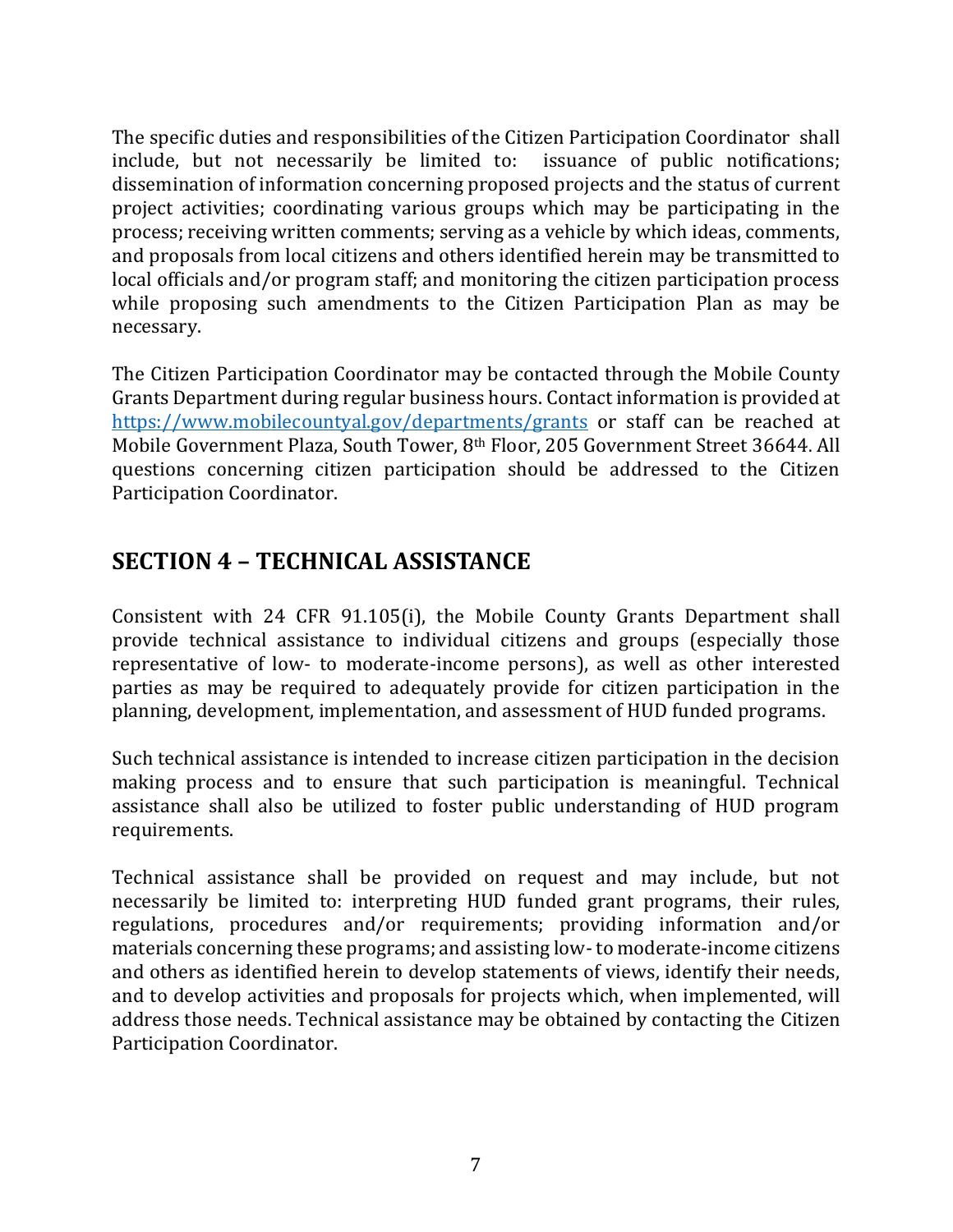## <span id="page-7-0"></span>**SECTION 5 – PUBLIC HEARINGS & RELATED COMMENT PERIODS**

Citizen participation will be conducted on a community-wide basis and will actively involve all citizens, inclusive of those individuals and groups identified herein at **Section 1 – Introduction**. The following provides an overview of the public hearing process and its requirements.

#### 5.1 Public Hearing Meeting Times and Location

All public hearings will be held at times and locations which are generally accessible to all citizens and groups identified herein, with special consideration for those with disabilities (24 CFR 91.105(e)(3-4) & (f)).

Hearings will typically be held on the ground level of Government Plaza located at 205 Government Street, Mobile Alabama 36644. This site is centrally located and generally accessible to all citizens, inclusive of persons with disabilities. Hearings may, however, at the option of the County be held at an alternate location to be specified in the public hearing notification(s) or be done by virtual means (alone or in concert with an in-person hearing) as long as this allows for questions and answers in real-time. If virtual hearings are used, real-time responses and accommodations for persons with disabilities and/or non-English/limited English proficient persons will be made available to the greatest extent possible.<sup>7</sup>

#### 5.2 Public Notification(s)

 $\overline{a}$ 

Consistent with 24 CFR 91.105(e)(2), the County will provide at least ten (10) days' (commencing on the date of publication) notice of public hearings by publishing in one or more local newspaper(s) of general circulation, as defined in the Code of Alabama Title 6, Section 6-8-60, and/or by including electronic notice on the Grants Department website. Additional notifications (as deemed appropriate) may also be provided to others, including individuals, groups, organizations, and members of the Urban County using social media and/or electronic mail. The County may waive public notification requirements when HUD provides waivers and in cases where unusual circumstances<sup>8</sup> justify alternative means of notifying the general public. In such situations, shorter notice may be given (subject to HUD waiver provisions

 $7$  Virtual hearings (alone or in conjunction with an in-person hearing) provide additional flexibility in terms of participation by the public; however, when public health and or safety risks are involved such hearings may be necessary to protect both public hearing presenters and participants. Auxiliary aids and services, as defined by 28 CFR 35.104, will be utilized based on demand/request to the extent feasible.

<sup>8</sup> Note there may be instances/situations that must be addressed in advance of formal HUD waiver notification. These include, but are not limited to, federal/state/locally declared disasters or emergency events to include natural disasters, terrorism and infectious diseases, such as the Coronavirus (COVID-19) pandemic, that may necessitate expedited substantial amendments.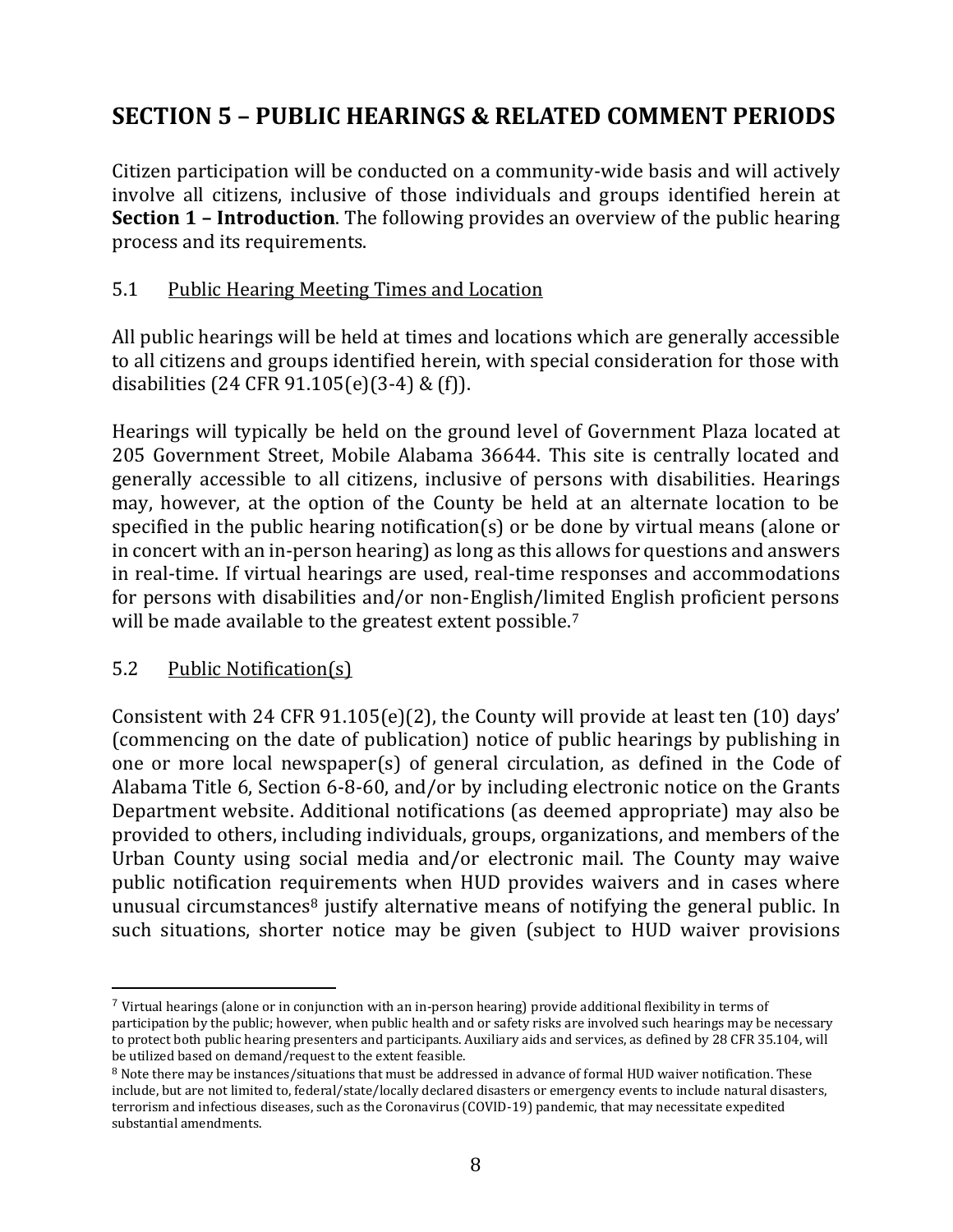and/or local determination of what constitutes reasonable notice<sup>9</sup>) and public notices posted using electronic media only (e.g., website posting and potentially social media and/or electronic mail). Each notice of a hearing shall include the time, date, place, and topics to be discussed.

#### 5.3 Public Hearing for Consolidated/Action Plan Adoption

At least two public hearings will be conducted to obtain the views of citizens and others identified herein and to respond to proposals and questions, to be conducted at a minimum of two different stages of the Program Year. Together, the hearings will address housing and community development needs, development of proposed activities, proposed strategies and actions for affirmatively furthering fair housing, and a review of program performance.

The initial hearing will be held during the development of the Consolidated and/or Action Plan(s) and a second hearing will be held prior to the proposed Consolidated Plan and/or Action Plan being published for comment. These public hearings will assist the County with obtaining the views of citizens and groups identified herein on housing and community development needs, including priority non-housing community development needs and affirmatively furthering fair housing (24 CFR 91.105(e).

#### 5.4 Publication of Consolidated/Action Plan & Citizen Comment Period

Information about the proposed Consolidated/Action Plan will be provided to the public in the following manner:

- a. A summary of the proposed Consolidated/Action Plan will be published in one or more local newspaper(s) of general circulation (as defined in the Code of Alabama Title 6, Section 6-8-60) and by including electronic notice on the official Mobile County Grants Department website. Additional notifications (as deemed appropriate) may also be provided to others, including individuals, groups, organizations, and members of the Urban County using social media and/or electronic mail. The publication is required at least one time and may be published additional times, if deemed necessary by the County Commission or Citizen Participation Coordinator.
- b. The Consolidated/Action Plan and related materials will be made available at public places and/or websites associated with public

<sup>9</sup> Alabama law does not set a minimum requirement for County Commission meetings in the event of an emergency; however, for the purposes of HUD funded programs, the minimum advance notice requirement is determined to be 48 hours, unless HUD issues a requirement that is more lenient/stringent.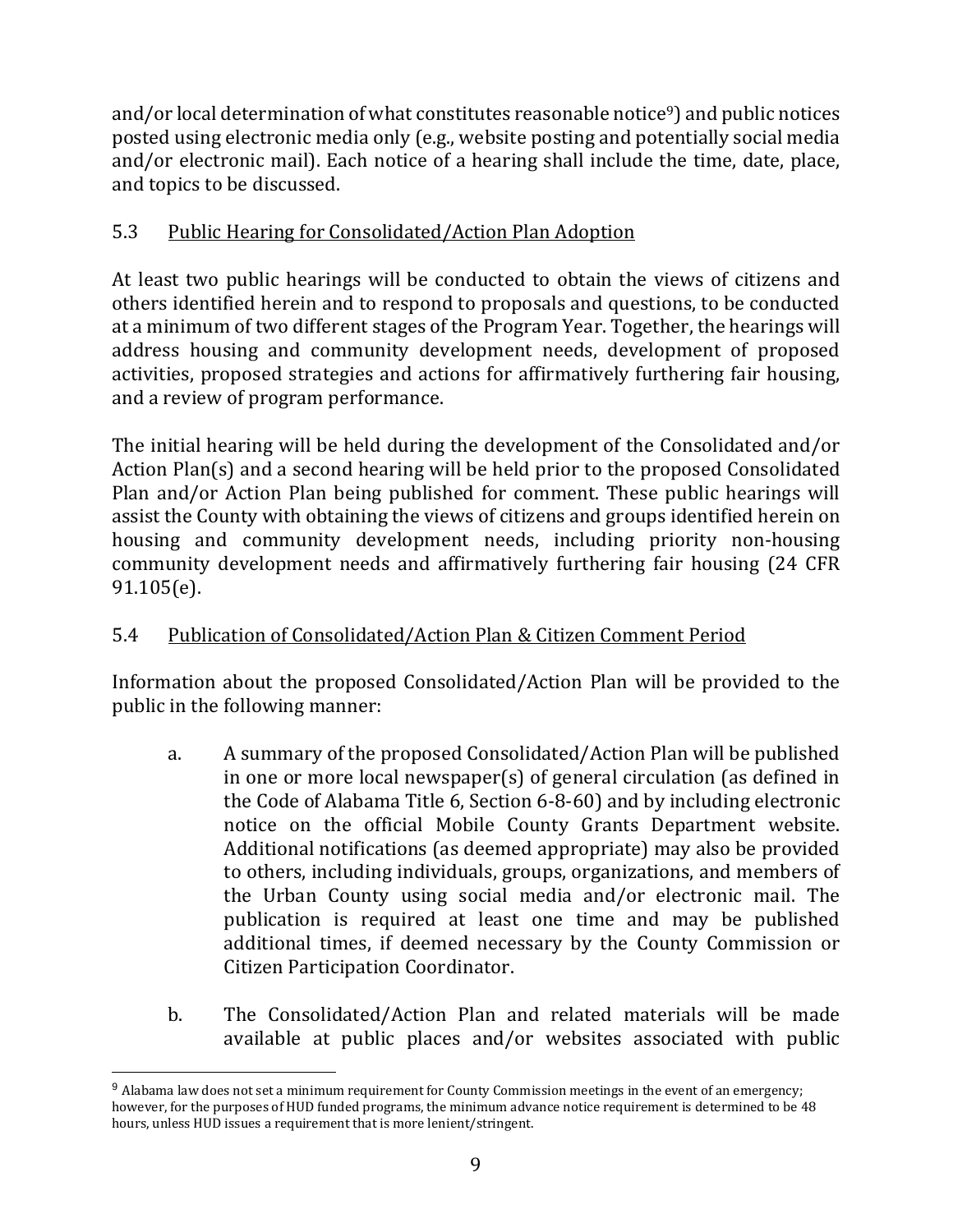libraries and city/town halls within the Urban County. Upon request documents will be mailed, and/or materials specific to addressing needs of low- to moderate-income persons as well as those with disabilities or non-English/limited English proficient persons.

A comment period of thirty (30) days<sup>10</sup>, as required by 24 CFR 91.105(c)(2), shall be provided for citizen comment following the publication of the proposed Consolidated/Action Plan. The 30 day comment period will commence on the date of publication of the summary in one or more local newspaper(s) of general circulation or by electronic notice posted on the official Mobile County Grants Department website. A summary of written comments expressed following the publication of the proposed Consolidated/Action Plan and comments expressed verbally or otherwise during the public hearing process shall be attached to the final Consolidated/Action Plan. A summary of these views and comments and a summary of any comments or views not accepted and the reasons therefore shall be attached to the final Consolidated/Action Plan.

#### 5.5 Amendments to the Consolidated Plan or Action Plan and Revisions to the Fair Housing Analysis/Assessment Public Hearings

The County will assure the opportunity for citizen participation prior to the implementation of a HUD funded program when amendments to projects are under consideration by the County. Consistent with 24 CFR 91.105(c), public notification (defined at paragraph 5.2) will be provided for a 30-day public comment period for all substantial amendments to the Consolidated Plan and Action Plan, or revisions to the Fair Housing Analysis/Assessment.

Citizen participation shall be obtained and considered for any substantial amendment to a HUD funded program. Pursuant to 24 CFR 91.505, a substantial amendment is defined as follows:

- 1. A funding change which involves an increase of 75% or more of the budgeted dollar amount for any project or for changes that exceed 50% of the respective annual allocation for the HUD funded program associated with that project, whichever is greater.<sup>11</sup>
- 2. The addition of a new project (with associated activities) not previously included in an action plan.

<sup>&</sup>lt;sup>10</sup> Subject to change based on future HUD requirements and/or waivers that may apply in certain circumstances.

<sup>11</sup> Example: The County is considering an increase to the budget of a CDBG public service project from \$5,000 to \$10,000. The change would constitute a 100% increase in the project budget; however, based on a CDBG allocation of \$1,000,000 for the respective year, a \$5,000 increase would be less than 50% of the allocation (i.e., \$500,000). Accordingly, this budget amendment would not constitute a substantial amendment herein.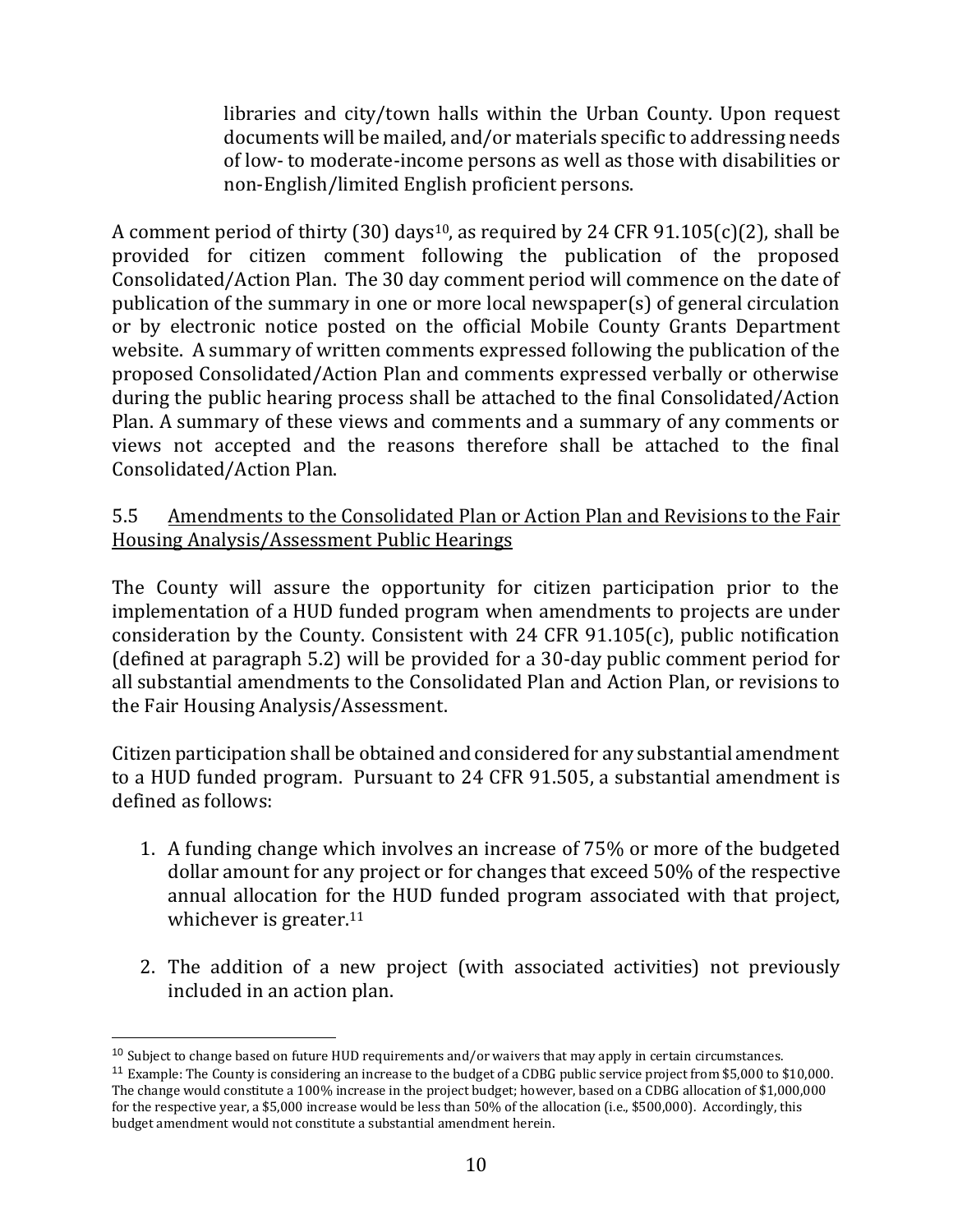- 3. A change to the purpose, scope, location or beneficiaries associated with an approved project, pursuant to the following:
	- A substantial change in purpose refers to changes that are inconsistent with the original purpose for a project.
	- A substantial change in scope refers to changes that are inconsistent with the original scope of work for a project.
	- A substantial change in location refers to location-specific projects which would add or delete a location(s).
	- A substantial change in beneficiaries refers to decreases in program beneficiaries of 50% or more.

All amendments to the Consolidated Plan will be consistent with its certification to affirmatively further fair housing as well its Fair Housing Analysis/Assessment.

Revisions to the Fair Housing Analysis/Assessment will be determined by the County subject to receiving information that demonstrates significant housing market changes and/or adoption of new/updated land use legislation and/or regulations that significantly impacts the Urban County.

The County may waive public notification requirements (per section 5.2 above) or the public comment period when HUD provides waivers and in cases where unusual circumstances<sup>12</sup> justify alternative means of notifying the general public.

The County will consider any comments or views of citizens and others identified herein received in writing, or orally at the public hearings. A summary of these comments or views, and those not accepted along with the reasons, shall be attached to the final Consolidated/Action Plan or Fair Housing Analysis/Assessment (as applicable).

#### 5.6 Assessment of Performance Public Hearings and Performance Reports

 $\overline{a}$ 

Citizens of the County will be provided with the opportunity to comment on the performance of local officials, the County staff, consultants, engineers and contractors, and the actual use of HUD program funds prior to submission of its

<sup>12</sup> Note there may be instances/situations that must be addressed in advance of formal HUD notification. These include, but are not limited to federal/state/locally declared disasters or emergency events to include natural disasters, terrorism and infectious diseases, such as the Coronavirus (COVID-19) pandemic, that may necessitate expedited substantial amendments.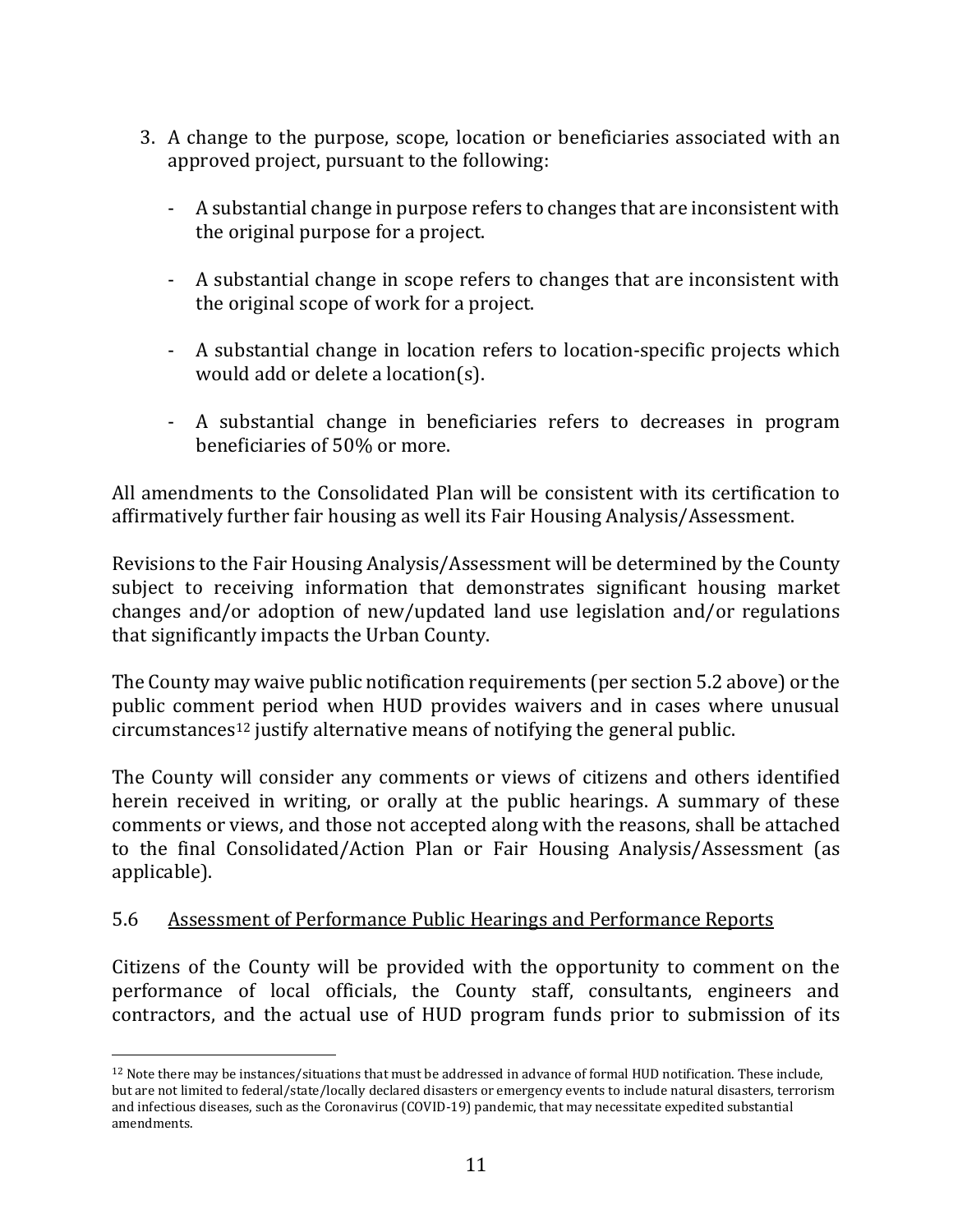Consolidated Annual Performance and Evaluation Report (CAPER). Citizens will also be requested to assess the performance of the County in resolving identified needs and in achieving its Consolidated Plan goals and objectives.

#### 5.7 Public Notification(s) for the CAPER

Prior to submission of the CAPER, the County will notify the public of its availability and provide a minimum of fifteen (15) days for comment. The County will consider any comments received during the comment period as well as comments or views received in writing or orally at public hearing(s) held in preparing the performance report. A summary of these comments will be attached as required by 24 CFR 91.105(d).

#### 5.8 Additional Hearings

Other public hearings may be held as deemed necessary by the County in order to inform citizens and others identified herein of HUD funded program(s) and funding opportunities, and to solicit citizen opinions and comments. All additional hearings shall comply with the general requirements set forth herein.

#### 5.9 Accessibility to Non-English Speaking and/or Limited English Proficiency Persons

Local officials will undertake all reasonable actions necessary to allow such persons to participate in the citizen participation process. The County's Four-Factor Analysis and Language Access Plan for Limited English Proficiency Persons identifies Spanish/Spanish Creole as the only language that does not meet the HUD safe harbor threshold. Accordingly, the County has committed to provide written translation of vital information, only in Spanish/Spanish Creole. Public notices are identified as "vital" and must include a written statement in Spanish/Spanish Creole indicating that translation services will be provided upon request, when the Citizen Participation Coordinator has been given sufficient advance notice.

#### 5.10 Accessibility of Low- to Moderate-Income Persons

The public hearing procedures outlined herein are designed to promote participation by low- to moderate-income persons, particularly those persons living in areas designated as a revitalization area or a slum and blighted area and in areas where HUD funds are proposed to be used, and by residents of predominantly low- to moderate-income neighborhoods. Accordingly, the County may also take additional steps to further promote participation by such groups or to target program information to these persons should officials believe that should additional action is necessary and/or that such persons may otherwise be excluded. Activities to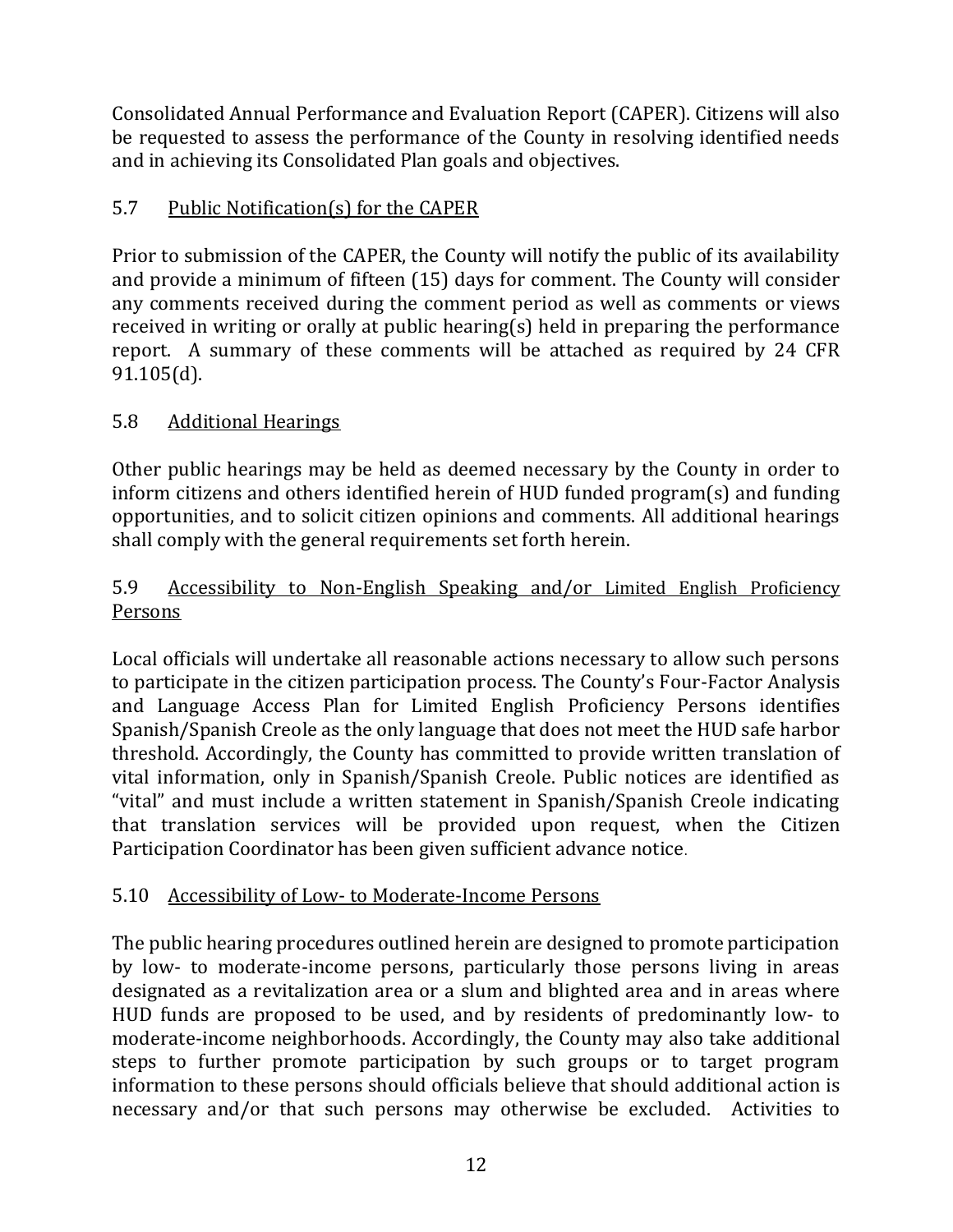promote additional participation may include: posting of notices in any identified revitalization area or slum/blighted neighborhoods, and in places frequented by lowto moderate-income persons; and holding public hearings in such neighborhoods or areas where existing or proposed HUD funded program(s) will be utilized.

#### 5.11 Accessibility to Persons with Disabilities

The locations of all public hearings as described herein shall be accessible to persons with disabilities. Also, the County shall make reasonable accommodation<sup>13</sup> by providing auxiliary aids and services as may be needed, when the Citizen Participation Coordinator has been given sufficient advance notice.

## <span id="page-12-0"></span>**SECTION 6 – PROGRAM INFORMATION**

 $\overline{a}$ 

Citizens of the Urban County, public agencies, and other interested parties will be provided with reasonable and timely access to HUD funded program(s) information at public hearings/meetings and on an on-going basis as provided herein.

To facilitate access to HUD funded program(s) information as requested on an individual basis (apart from public hearings/meetings) or to respond to a request from a public hearing/meeting that is of a size or nature not readily available at such time, the Citizen Participation Coordinator will provide requested information directly (via electronic or hard copy) and/or make it available for review at an accessible location in Government Plaza.

Materials to be made available shall include, but are not necessarily limited to: the Citizen Participation Plan; Consolidated/Action Plan(s); Analysis of Impediments to Fair Housing Choice; records of public hearings; grant agreements; environmental review records; financial and procurement records; project design and construction specifications; labor standards records; performance and evaluation reports; other reports required by HUD; proposed and approved applications; written comments or complaints received and responses from the County; and copies of the applicable federal/state/local rules, regulations, policies, requirements, and procedures governing HUD funded programs. As required by 24 CFR 91.105(h), such information will be available for the preceding five (5) years.

In no case shall the County disclose any information concerning the financial status of any program participant(s) which may be required to document program eligibility or benefit. Furthermore, the County shall not disclose any information which may, in the opinion of the Citizen Participation Coordinator, be deemed of a confidential

<sup>&</sup>lt;sup>13</sup> Reasonable accommodation includes a consideration of cost as well as other appropriate and allowable considerations.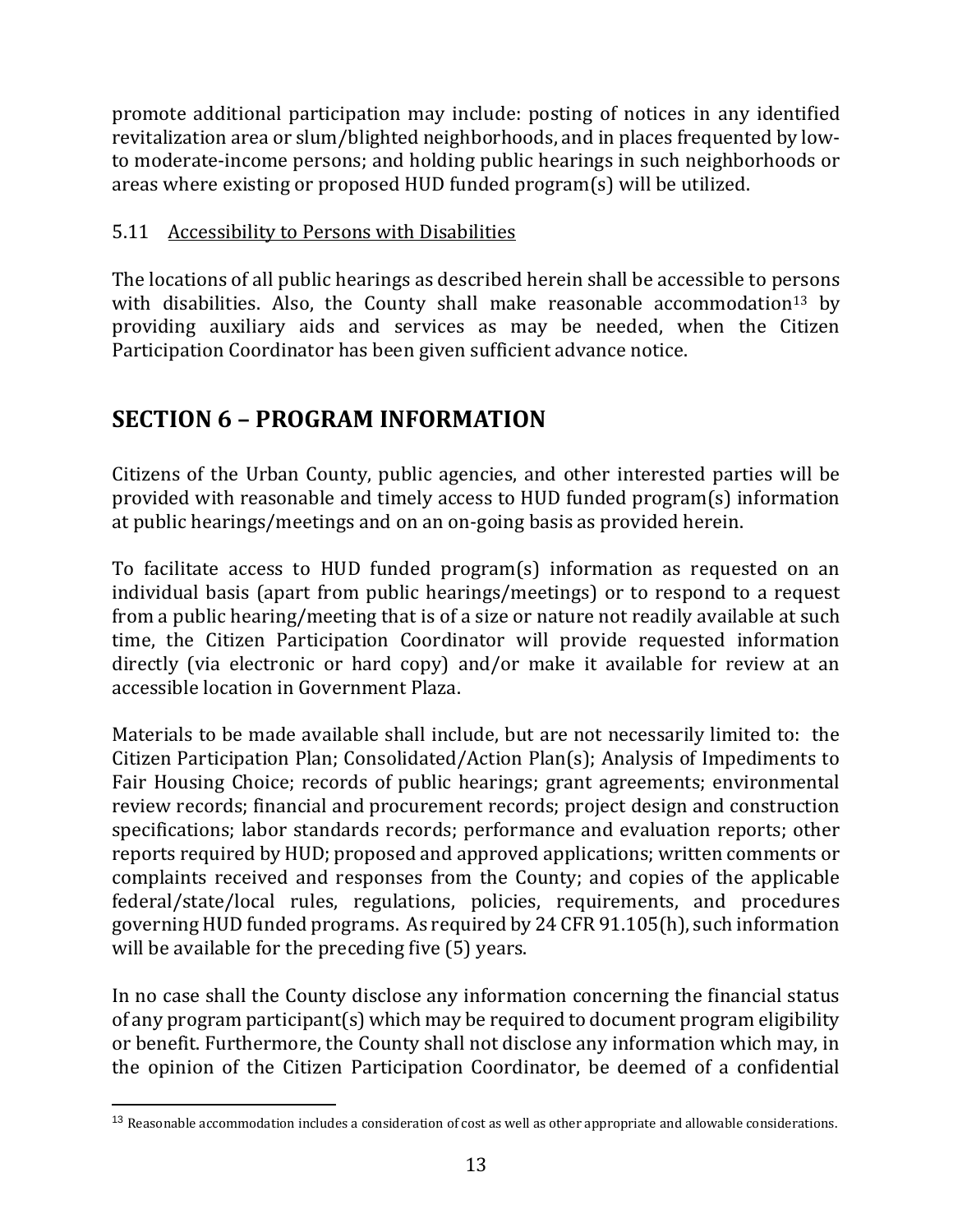nature. Release of information will be subject to both the Privacy Act of 1974, as amended, and redaction of any personally identifiable information, if applicable.

## <span id="page-13-0"></span>**SECTION 7 – PROCEDURES FOR COMMENTS, OBJECTIONS, AND COMPLAINTS**

The public hearings, as described in this Citizen Participation Plan, are designed to facilitate public participation in all phases of the HUD funded program(s) process. Citizens and others identified herein are encouraged to submit their views and proposals on all aspects of HUD funded program(s) at public hearings. However, to ensure that citizens and others identified herein are given the opportunity to assess and comment on a continuous basis, citizens and others identified herein may, at any time, submit written comments or complaints to the Citizen Participation Coordinator.

Any citizen or others identified herein desiring to comment or object to any phase of the planning, development, or approval of HUD funded program(s), or to the implementation of any such program, should submit comments or objections in writing to the Citizen Participation Coordinator at Mobile Government Plaza, South Tower, 8th Floor, 205 Government Street, Mobile, AL 36644. Should, after a reasonable period, a party believe that their comment or complaint has not been properly addressed or considered, then the aggrieved may appeal their case to the President of the County Commission.

The Commission shall make every effort to provide written responses to citizen proposals or complaints within fifteen (15) working days of the receipt of such comments or complaints, where practicable. Should the County be unable to sufficiently resolve an objection or complaint, it may be forwarded by the aggrieved party to the U.S. Department of Housing and Urban Development.

While citizens may contact HUD directly to register comments, objections, or complaints concerning the County's HUD funded program(s), they are encouraged, to attempt to resolve any complaints at the local level as outlined above prior to contacting HUD.

All comments or complaints submitted to HUD shall be addressed in writing to:

Director, Community Planning and Development Division U.S. Department of Housing and Urban Development Medical Forum Building, Suite 900 950 22nd Street, North Birmingham, AL 35203-5302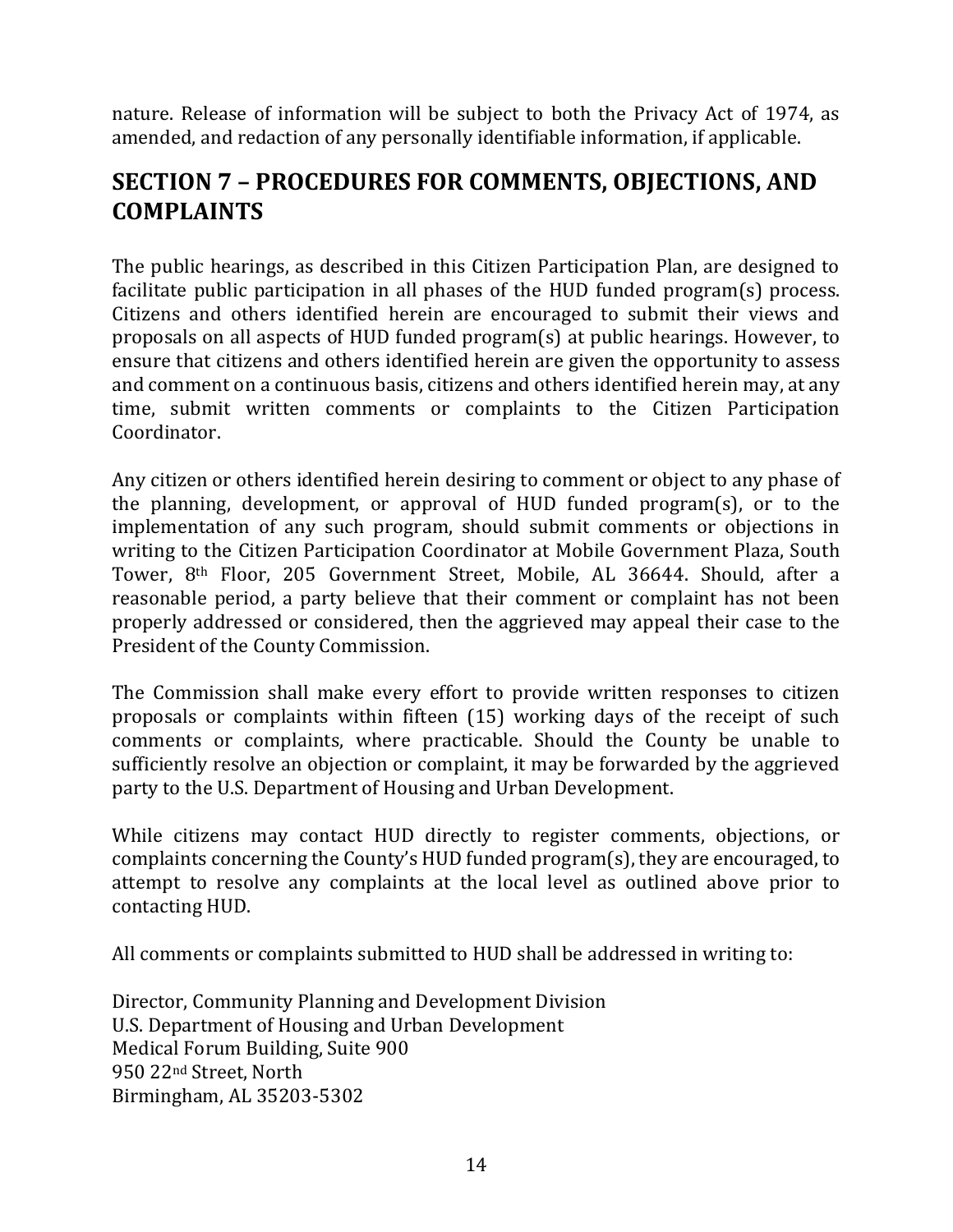Records of all comments, objections, and/or complaints by citizens concerning the County's HUD funded program(s) and subsequent action taken in response to those comments shall be maintained on file at the County and shall be made available for public inspection upon request.

## <span id="page-14-0"></span>**SECTION 8 – SECTION 504, REHABILITATION ACT OF 1973, AS AMENDED, GRIEVANCE PROCEDURES**

Section 504 of the Rehabilitation Act of 1973, as amended, provides that no qualified disabled person shall solely on the basis of disability be excluded from participation in, be denied the benefits of, or be subjected to discrimination under any program or activity receiving federal financial assistance.

As such, the Mobile County Commission is required to do the following:

- 1. Assess its efforts to comply with applicable Section 504 requirements and set forth and maintain a plan for appropriate corrective actions.
- 2. Remove physical obstructions to disabled persons from public buildings and facilities.
- 3. Take special needs of disabled persons into consideration in the design and construction of federally assisted programs/projects.
- 4. Disseminate program information to interested beneficiaries and members of the general public who are disabled.
- 5. Ensure that employment and personnel practices do not discriminate against qualified disabled job applicants and employees, and that they are not denied or restricted from employment opportunities based on the need to make reasonable accommodations to the workplace.
- 6. Provide disabled persons' access and participation in all services and/or activities of the governing body of Mobile County.

Whether members of the general public or employees of Mobile County qualify as disabled persons, they can be assured that Mobile County is committed to complying with the above requirements and the regulations set forth under Section 504, 24 CFR, Part 8, as well as the Americans with Disabilities Act as it applies to County buildings, operations, and practices. In the event individuals or organizations claim that Mobile County has discriminated against qualified disabled persons solely on the basis of being disabled, the following procedures have been established to assure those grievances are addressed in a timely, fair, equitable, and competent manner.

1. Written grievances shall be first filed with Martha Durant (Chief Staff Attorney) who serves as the ADA Compliance Coordinator (which encompasses Section 504). Should such grievances be related to an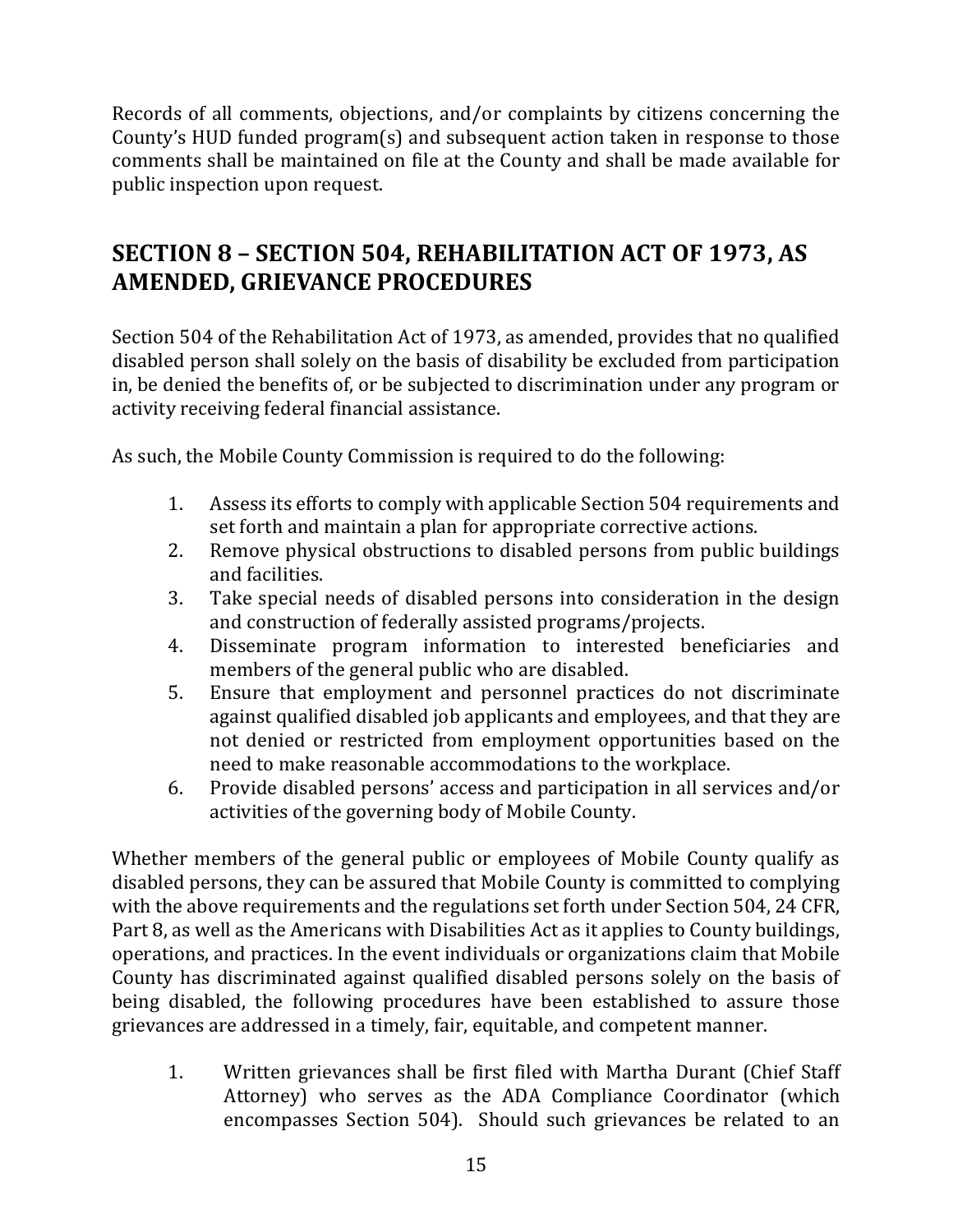employee of Mobile County, these will need to be filed with Finise Howard-Burnett, Human Resources Officer. In both instances, grievances can be delivered to identified personnel at Government Plaza, 205 Government Street, Mobile, AL 36644.

- 2. The County Administrator or his designated representative shall investigate the written complaint and prepare a written response to the complainant within fifteen (15) working days of receipt of the complaint. The County's response shall contain as a minimum, the findings of fact in the matter, any corrective action that the County may undertake and, if applicable, an explanation of why no corrective action is deemed appropriate or necessary on the part of the County.
- 3. In the event that the persons or organizations filing the complaint are not in agreement with the County's response, a written appeal may be filed directly with the County Commission. The Commission may schedule a hearing on the matter either as a special meeting or as part of a regularly scheduled Commission meeting. The Commission's final decision will be made known to the complainant in a written response within fifteen (15) working days of the appeal hearing.

## <span id="page-15-0"></span>**SECTION 9 – AMENDMENTS TO THE CITIZEN PARTICIPATION PLAN**

The County may, from time to time, modify the provisions outlined herein through amendment to the Citizen Participation Plan. It shall be the policy of the County to periodically review and discuss the effectiveness of its Citizen Participation Plan. To this end, the Citizen Participation Plan will be discussed at public meetings/hearings held in conjunction with HUD funded program(s), and potential amendments will be reviewed at this time.

Consistent with 24 CFR 91.105 (a)(3), amendments to the Citizen Participation Plan will be made as necessary to include new or revised HUD requirements and/or to address identified issues that will improve overall effectiveness. All substantial amendments shall be approved by resolution of the County Commission and shall be incorporated into the Citizen Participation Plan upon expiration of a 10-day public comment period (commencing on the date of publication). The notice for the public comment period will be accomplished by publishing in one or more local newspaper(s) of general circulation, as defined in the Code of Alabama Title 6, Section 6-8-60, and/or by including electronic notice on the Grants Department website. Additional notifications (as deemed appropriate) may also be provided to others, including individuals, groups, organizations, and members of the Urban County using